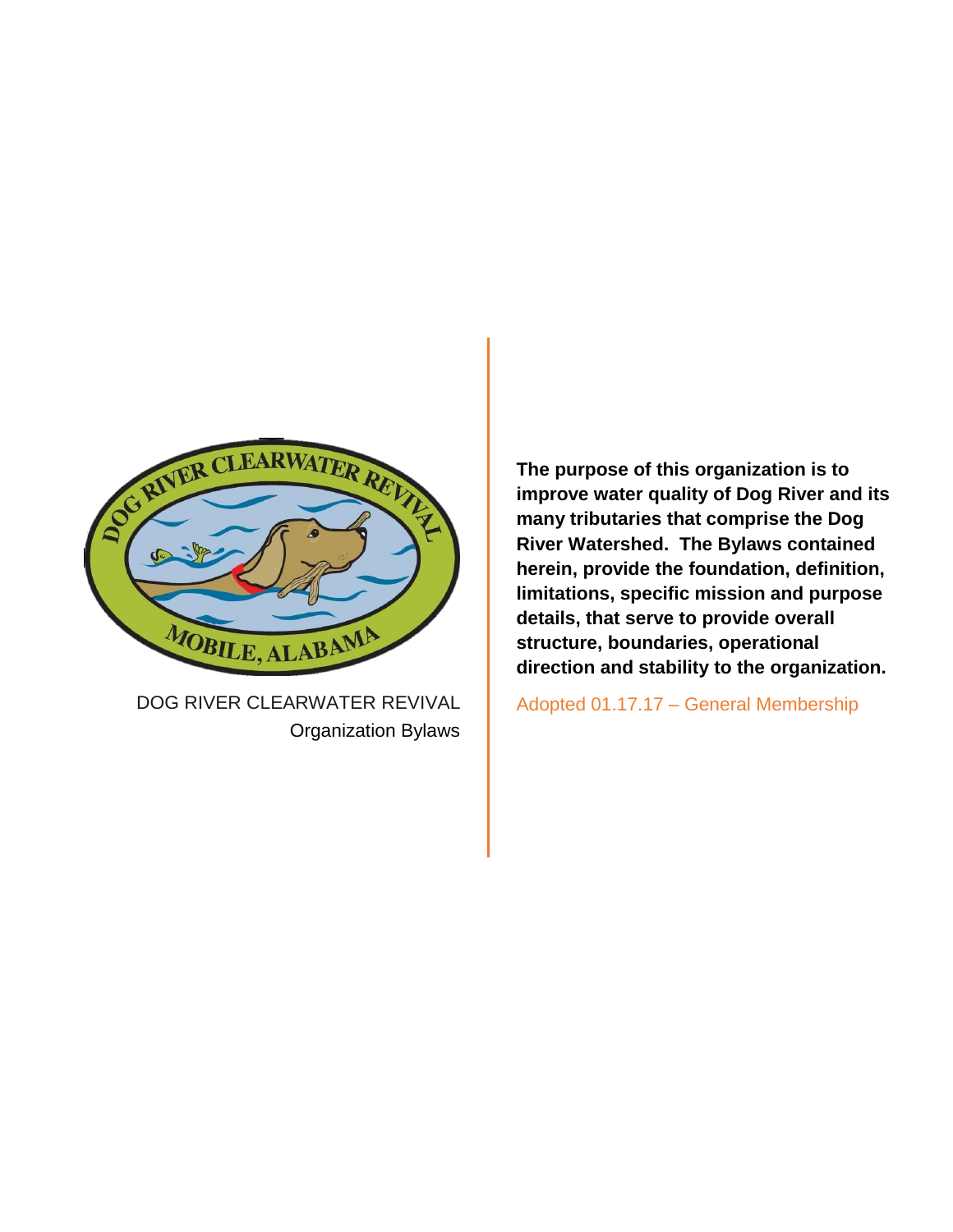# **TABLE OF CONTENTS**

- **Article I Name of Corporation**
- **Article II Purpose**
- **Article III Type of Corporation**
- **Article IV Membership**
- **Article V Board of Directors**
- **Article VI Officers of the Corporation**
- **Article VII Committees**
- **Article VIII Special Voting Privileges**
- **Article IX Parliamentary Authority**
- **Article X Amendment of Bylaws**
- **Article XI Audit**
- **Article XII Review of Bylaws**
- **Article XII Miscellaneous**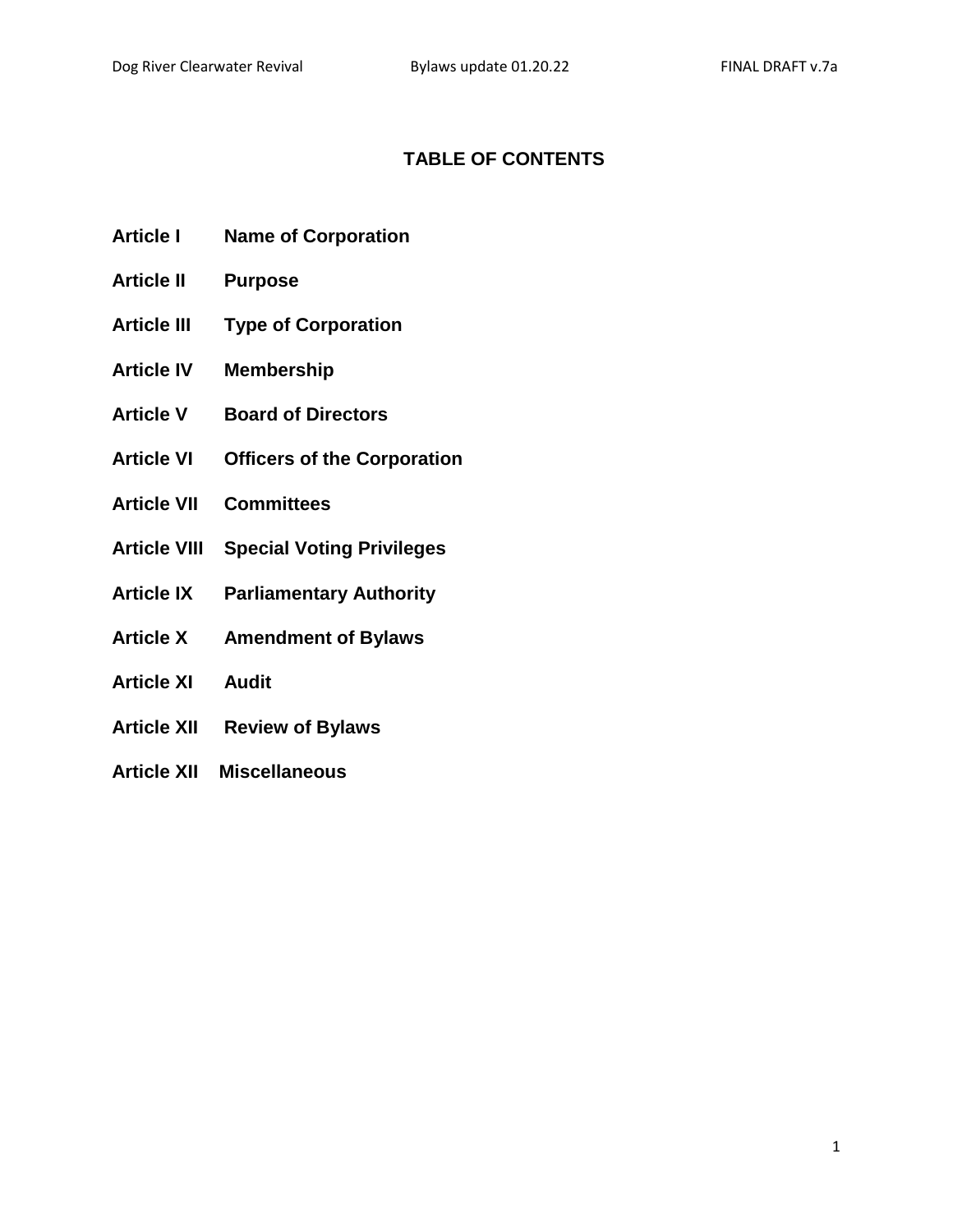#### **BYLAWS**

#### **ARTICLE I – NAME**

**The name of this corporation shall be Dog River Clearwater Revival.**

### **ARTICLE II – PURPOSE**

**The purpose of this corporation is to improve water quality of Dog River, its tributaries, streams, creeks and wetlands that comprise the Dog River Watershed and to restore and maintain the quality of life and best possible environment for fish and wildlife, public recreation, and commerce throughout the watershed. Dog River Clearwater Revival encourages vigilant enforcement of environmental protection laws in flood plain management, and public education and outreach regarding responsible land use practices within the watershed.**

# **ARTICLE III – TYPE OF ORGANIZATION**

**This corporation shall be a non-profit association of members who support the stated purpose.**

# **ARTICLE IV – MEMBERSHIP**

**1. Qualifications**

**Anyone who is interested in the stated purpose of this corporation is eligible for membership.**

**Dues**

- **a. The dues for members shall be \$25 (Twenty-Five Dollars) for individuals and families unless otherwise specified by the Board of Directors.**
- **b. Dues are renewed in January of each year.**
- **2. Voting Privileges**
	- **a. Only current dues paying members may vote.**
	- **b. Each adult members is entitled to one (1) vote.**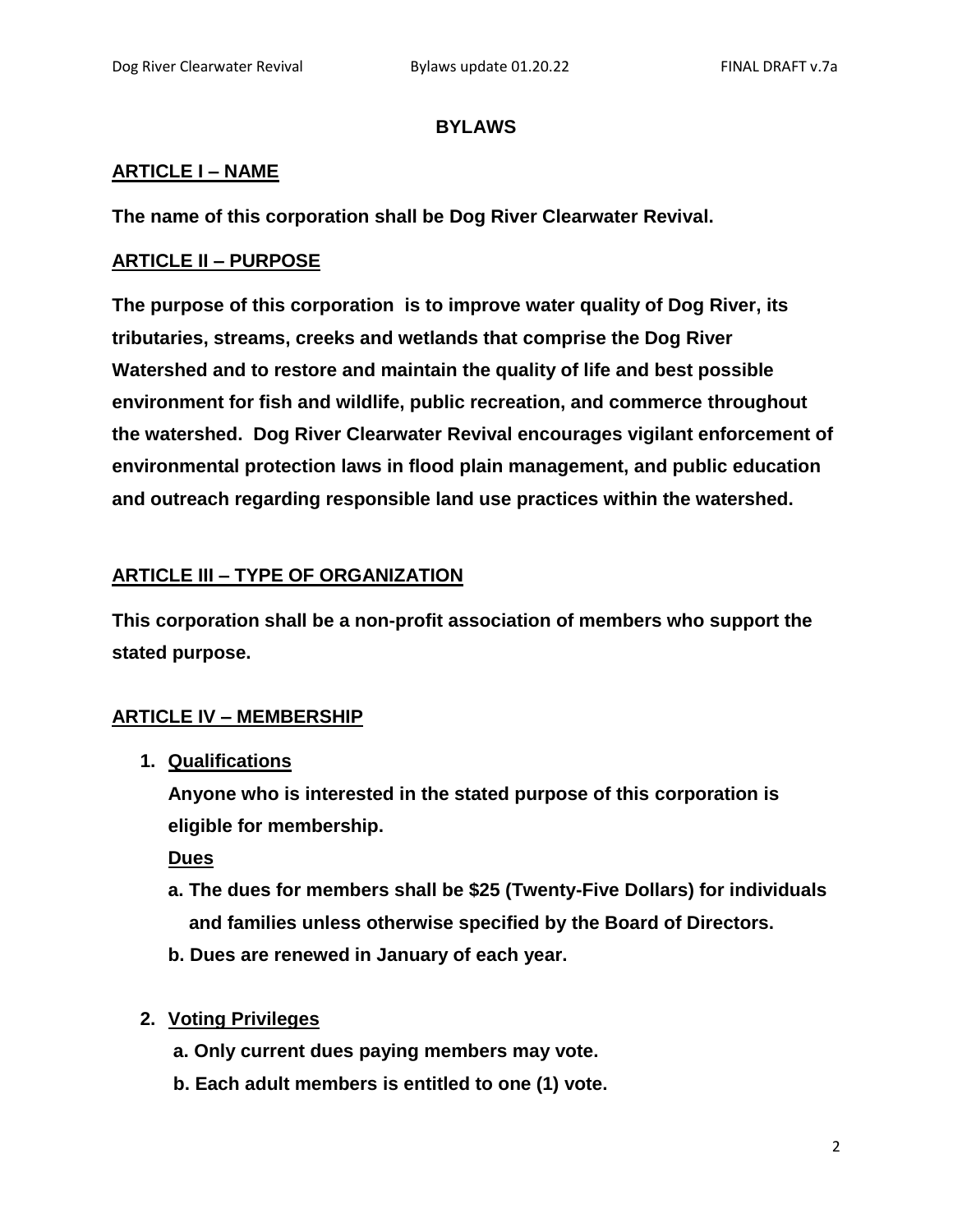## **3. Quorum**

- **a. A Quorum is present if all members were notified of the meeting.**
- **b. A simple majority vote is binding in every case except the amendment of the bylaws (See Article X).**

# **4. Membership Meetings**

- **a. General Membership meetings are open to all paid members.**
- **b. General Membership meetings shall be held semi-annually.**
- **c. The Business Meeting (Annual General Membership meeting) shall be held in January such time and location to be determined by the Board of Directors.**
- **d. Notice of General Membership meetings, including date, time and place shall be given electronically through inclusion in electronic newsletter, email and Social Media, in person or by first class mail not less than 10 days nor more than 50 days before the date of such meeting.**
- **5. Special Membership Meetings**
	- **a. Special meetings of the General Membership may be called by a majority vote of the Board of Directors or by the President upon the written request of at least 10 percent of the members.**
	- **b. All members shall be notified of the date, time, place and reason for the special meeting by email, in person or by first class mail.**
- **6. Fiscal Year**

**The corporation's fiscal year is from January 1 to December 31.**

# **ARTICLE V - BOARD OF DIRECTORS**

- **1. Governance**
	- **a. This corporation shall be governed by a Board of Directors elected from the General Membership at the January Business Meeting or during another general meeting if needed.**
	- **b. Any member can nominate a prospective board member or a member may nominate him/herself.**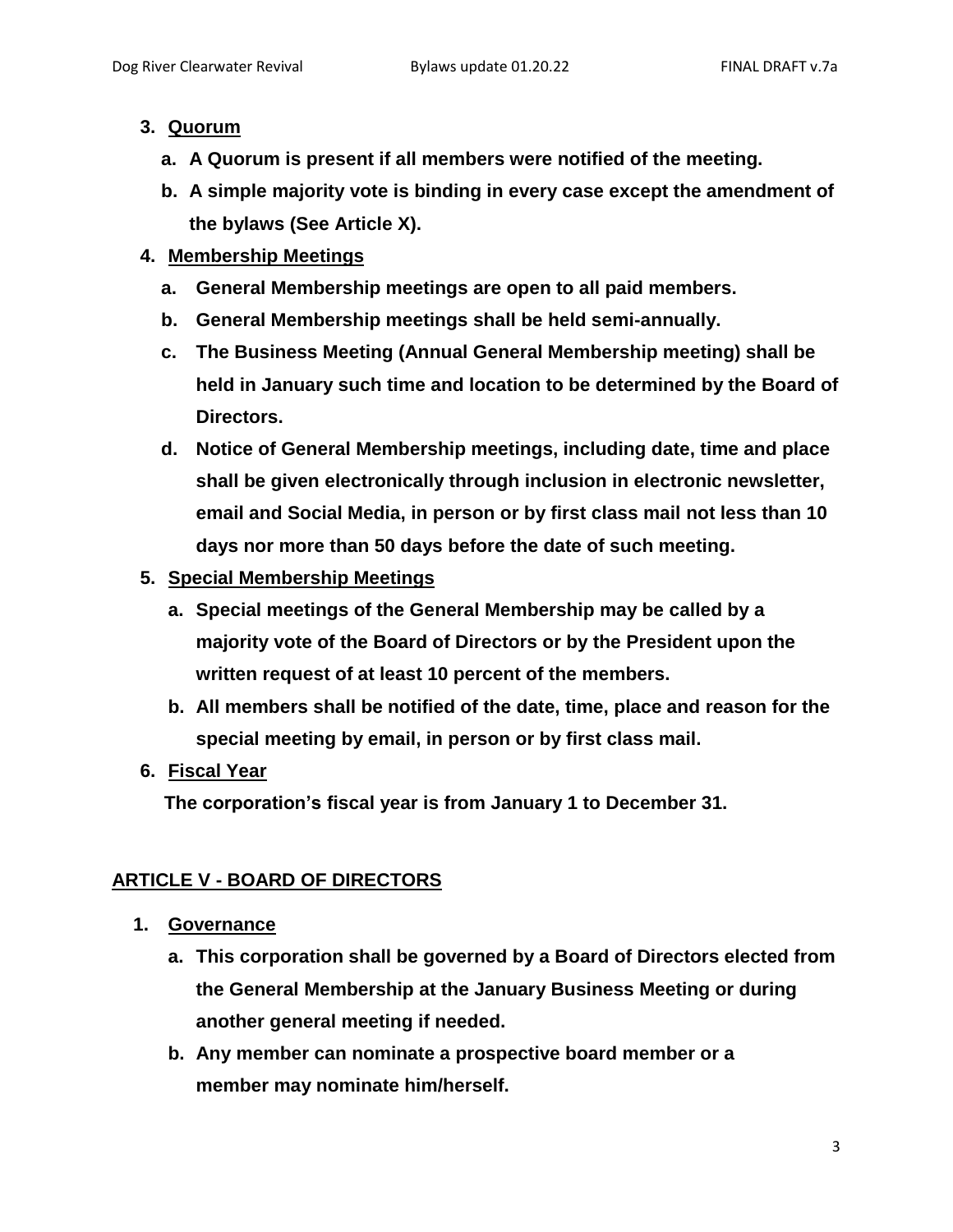**c. All members must provide current contact information.**

### **2. Term of Board of Directors**

- **a. The term of a Director shall be for two (2) years unless otherwise stated. Time served as an officer is included in term limit. The President is excluded in the term limit and may serve beyond four years, and up to two years.**
- **b. Board members have the option to renew for a second two-year term for a total of four-year service. Former Board of Director members may serve again as long as it is not in consecutive terms.**
- **c. The term shall start at the January business meeting through to the next election.**
- **d. Each Board of Director is to serve on at least one (1) committee.**

#### **3. Number of Directors**

**The number of Directors shall be flexible and may be adjusted at any time by the present Board.**

#### **4. Attendance**

- **a. All members of the Board of Directors will attend a majority all regularly scheduled and special Board meetings.**
- **b. If a member is unable to attend, the President should be notified prior to the meeting.**
- **c. Failure to maintain regular attendance will be cause for removal under this subsection.**

#### **5. Voting Privileges**

- **a. Each Director is allowed a single vote except where he/she holds a written proxy of another member of the Board.**
- **b. The President is to abstain from voting unless there is a tie-vote, at which time he/she may cast the deciding vote.**

#### **6. Quorum**

**a. A quorum is present if a majority of the Board members are present.**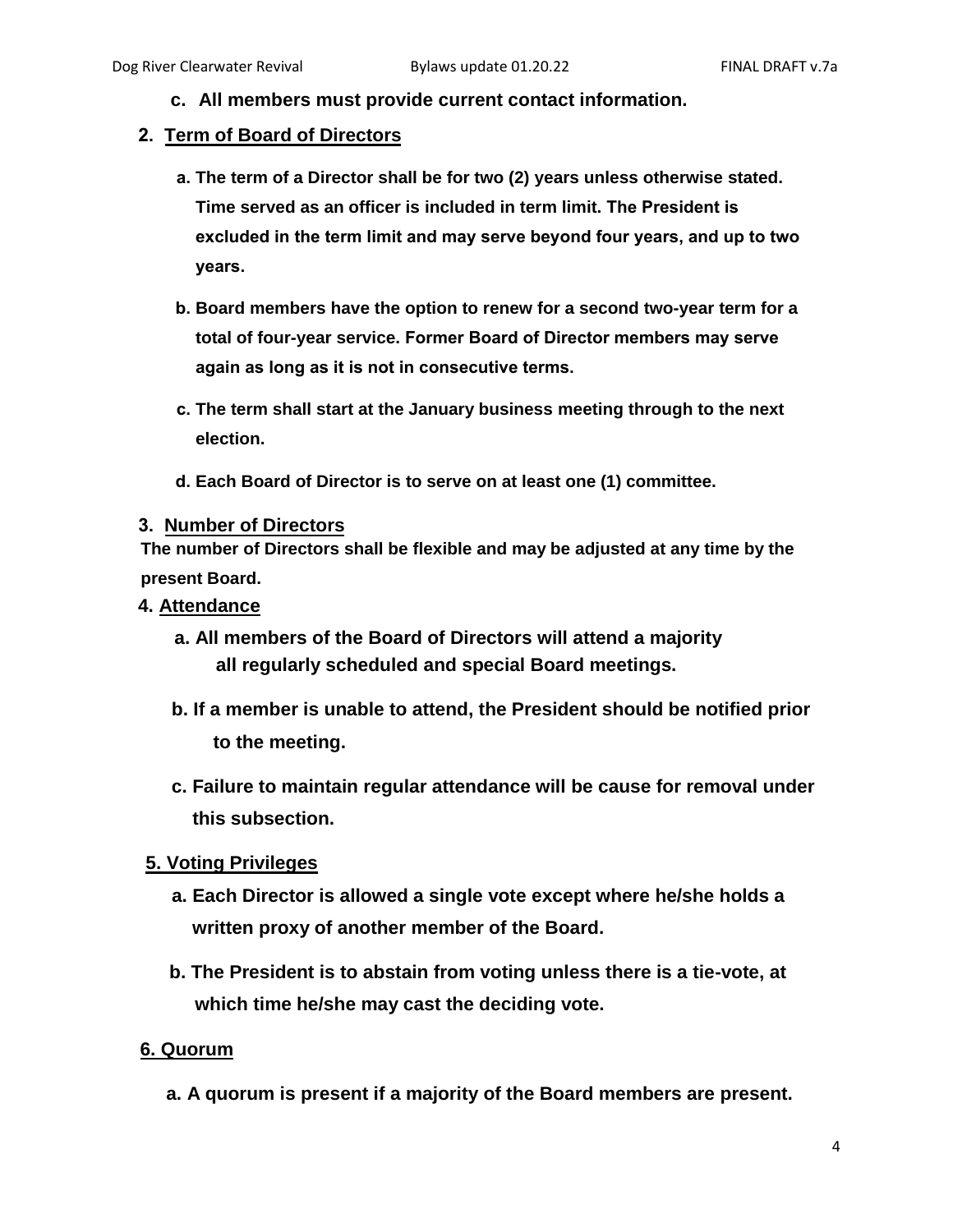- **b. Absentee ballots or proxies may not be used to obtain a quorum.**
- **c. Business conducted without a quorum is not valid.**
- **d. When vital business must be conducted the members, present can act with the hope that their action will be upheld at a later meeting that does have a quorum; or**
- **e. Business may be conducted by a combination of any of the below named methods:**
	- **In person By telephone By email By FAX**

#### **7. Regular Board Meetings**

- **a. The Board of Directors shall meet at least six times per year unless otherwise notified.**
- **b. All board meetings are open to the general membership.**

#### **8. Special Board Meetings**

- **a. Special meetings of the Board of Directors may be called by the President or a majority request of current seated Board members.**
- **b. Written notification of date, time, place and reason for the meeting shall be given via email.**

#### **9. Employment**

**The Board of Directors shall have authority to employ an Executive Director who shall be the designated agent of the Corporation, and such other employees as it deems appropriate to assist the Officers in performing the day to day operation of the Corporation.**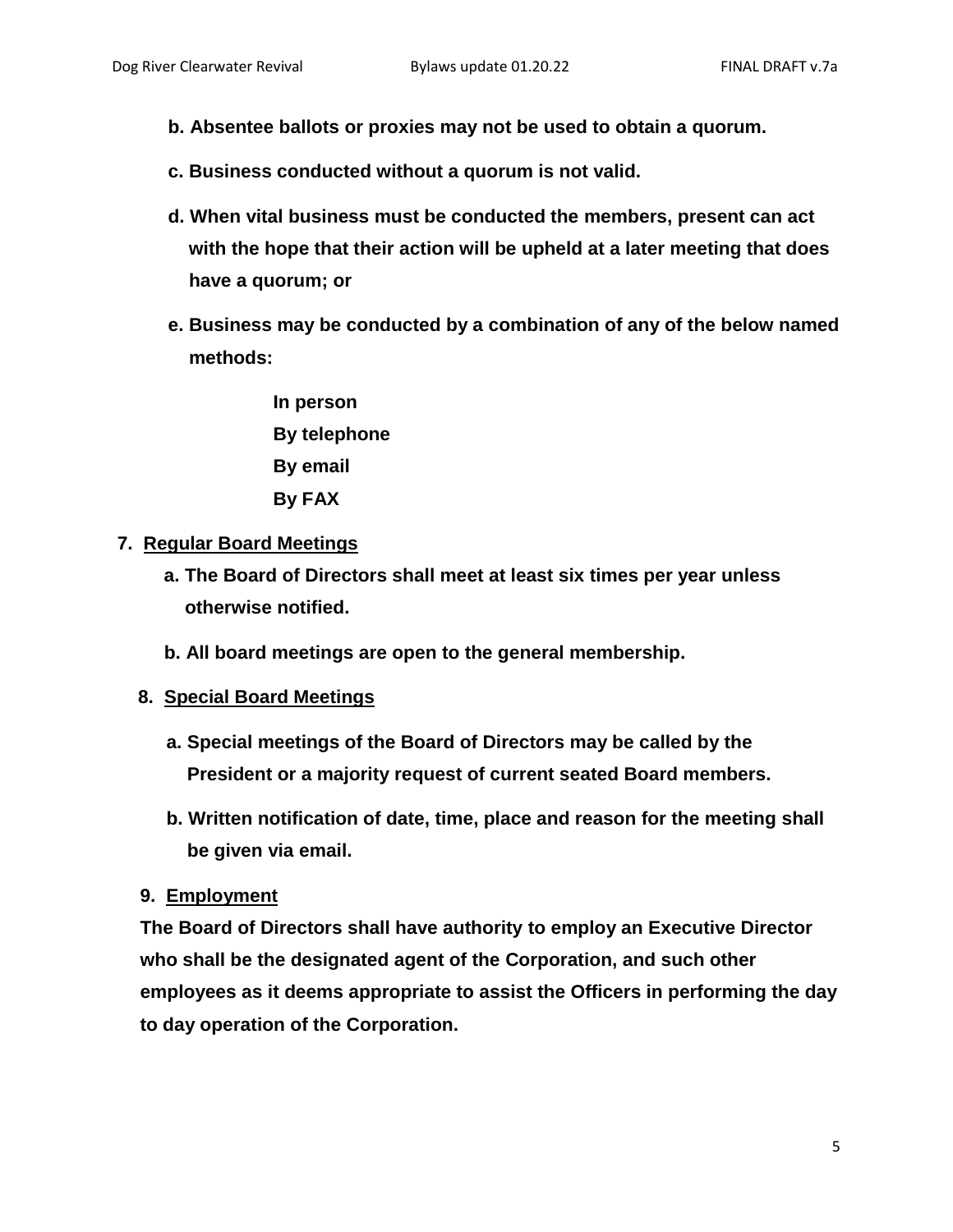#### **10. Advisory Committee**

**An Advisory Committee shall be created to leverage support and expertise of past board members and founding members of the organization.** 

- **a. Advisory Committee members shall not be obligated to attend meetings of the Board of Directors, nor shall they have voting rights at said meetings.**
- **b. Advisory Committee members are appointed by the President of the Board of Directors following nomination by the Board nomination committee.**

### **ARTICLE VI – OFFICERS OF THE CORPORATION**

**1. Officers of the Corporation**

**The Board members shall elect the officers of the Corporation from the Board of Directors. These officers shall assist in the operations of the Corporation and include:**

**President Vice President Recording Secretary Treasurer Parliamentarian**

#### **2. Term of Office for Officers**

- **a. The term of an Officer of the Board of Directors shall be two (2) years with a two (2) term limit. The President is excluded in the term limit and may serve beyond four years, and up to two years.**
- **b. The term carries an automatic one-time, one-year renewal option.**
- **c. A two (2) year waiting period exists between terms of service.**
- **3. Exceptions**

**In the event a vacancy occurs within the slate of Officers or, if an Officer of the Board is unable to perform his/her duties, the remaining Board of Directors may:**

**a. Temporarily suspend term limits of both the current and former Officers and Boards of Directors, allowing for the filling of the vacancy.**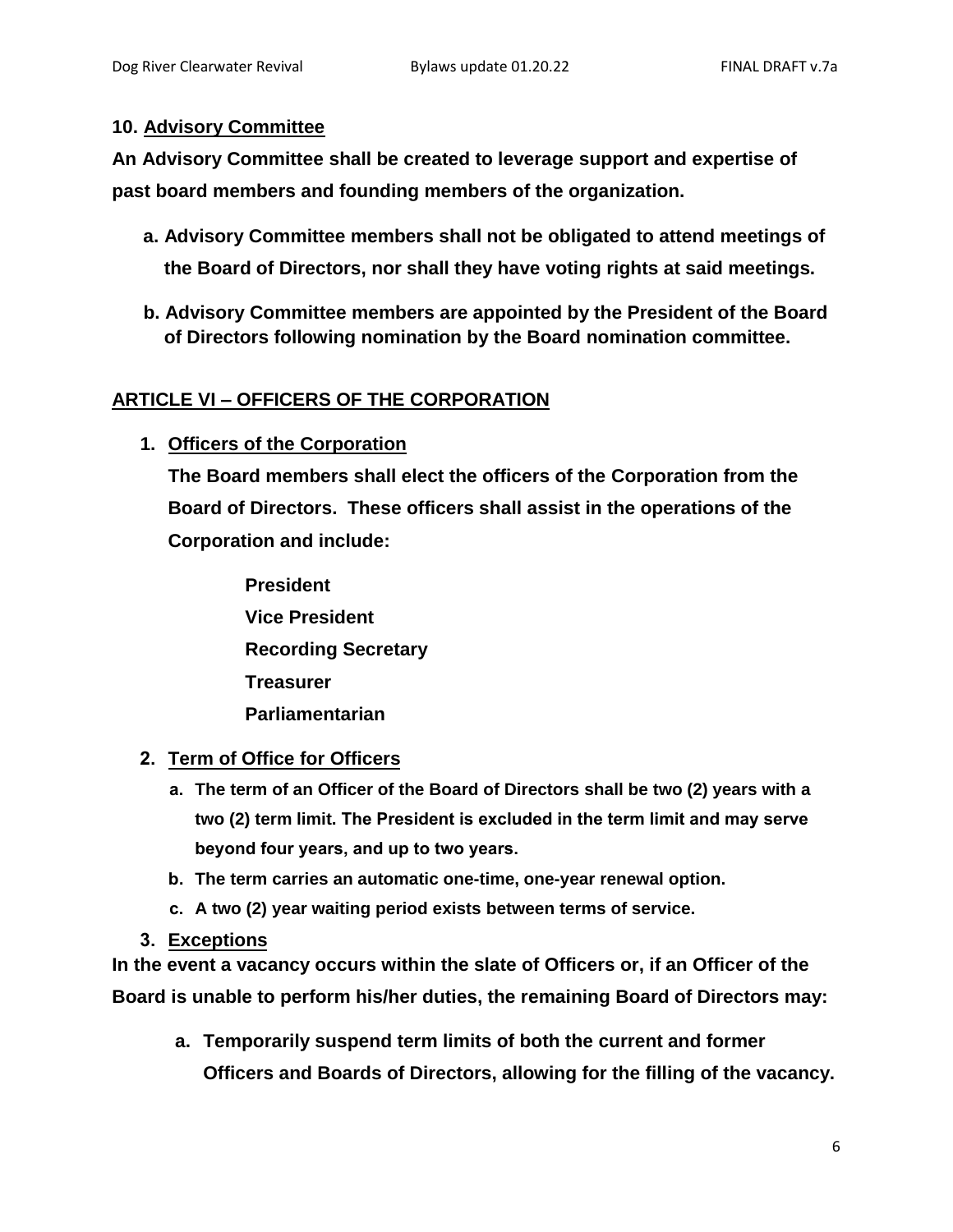- **4.** Election
	- **a. Officers shall be elected by simple majority from amongst the Board of Directors at the February Board meeting.**
	- **b. A quorum must be present to elect officers.**
	- **c. Special elections may be held if deemed necessary by the Board.**
	- **d. The general membership shall be notified of these officers when the next newsletter is published.**
- **5. President**
	- **a. The President shall preside at all meetings of the general membership and the Board of Directors.**
	- **b. Appoint committees.**
	- **c. Works with the Executive Director to guide the organization and its programs to fulfill the organization's non-profit mission.**
	- **d. Authorize all calls for special meetings, and**
	- **e. Generally, perform the duties of presiding officer.**
- **6. Vice President**
	- **a. The Vice President shall assume the duties of the President in the case of absence or inability of the President.**
	- **b. In the case of absence or disability of both the President and Vice President, the Recording Secretary shall temporarily perform the duties of the president.**

# **b. 7. Recording Secretary**

- **a. The Recording Secretary shall keep accurate written records of all business of the Board of Director meetings from call-to-order to adjournment. These records shall be available upon request.**
- **b. The Recording Secretary shall vote all absentee ballots, sign and record.**
- **c. A copy of the minutes of each meeting shall be given to the President.**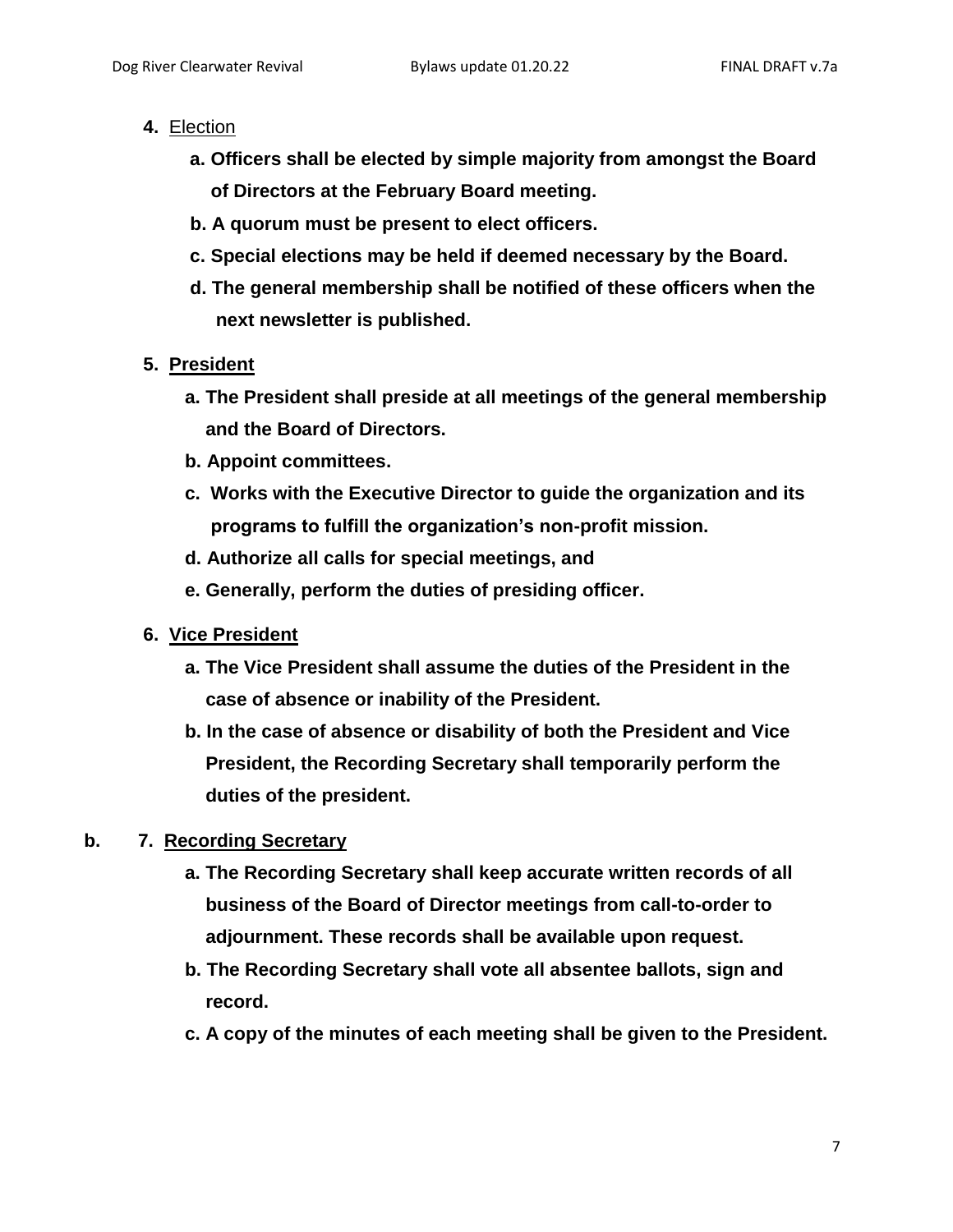#### **8***.* **Treasurer**

- **a. The Treasurer shall attend all board meetings.**
- **b. The Treasurer shall maintain a working knowledge of the Corporation and a personal commitment to its goals and objectives.**
- **c. Obtain a basic understanding of financial accounting for nonprofit organizations.**
- **d. Shall have access to and maintain accurate accounts of Corporation's assets.**
- **e. Serve as the chair of the finance committee.**
- **f. Work with the executive director and others to ensure financial reports are made available to the Board of Directors on a timely basis.**
- **g. Present the annual budget to the board for approval.**
- **h. Perform such other duties which may be required by law.**
- **7. Parliamentarian**
	- **a. The Parliamentarian shall make himself/herself knowledgeable of all parliamentary law, which may apply to the Corporation.**
	- **b. In addition to advising during meetings, the Parliamentarian can also offer brief consultation to members of the Corporation.**

# **Removal**

**All officers shall serve at the pleasure of the Board of Directors. An Officer or Director may be removed by a 90 percent vote of a quorum of the Board of Directors. The reason for the removal must be furnished to such person in writing 30 days prior to the vote.**

# **Resignation**

The resignation of any director shall become effective immediately or upon the date specified in any written resignation and vacancies will be deemed to exist as of such effective date.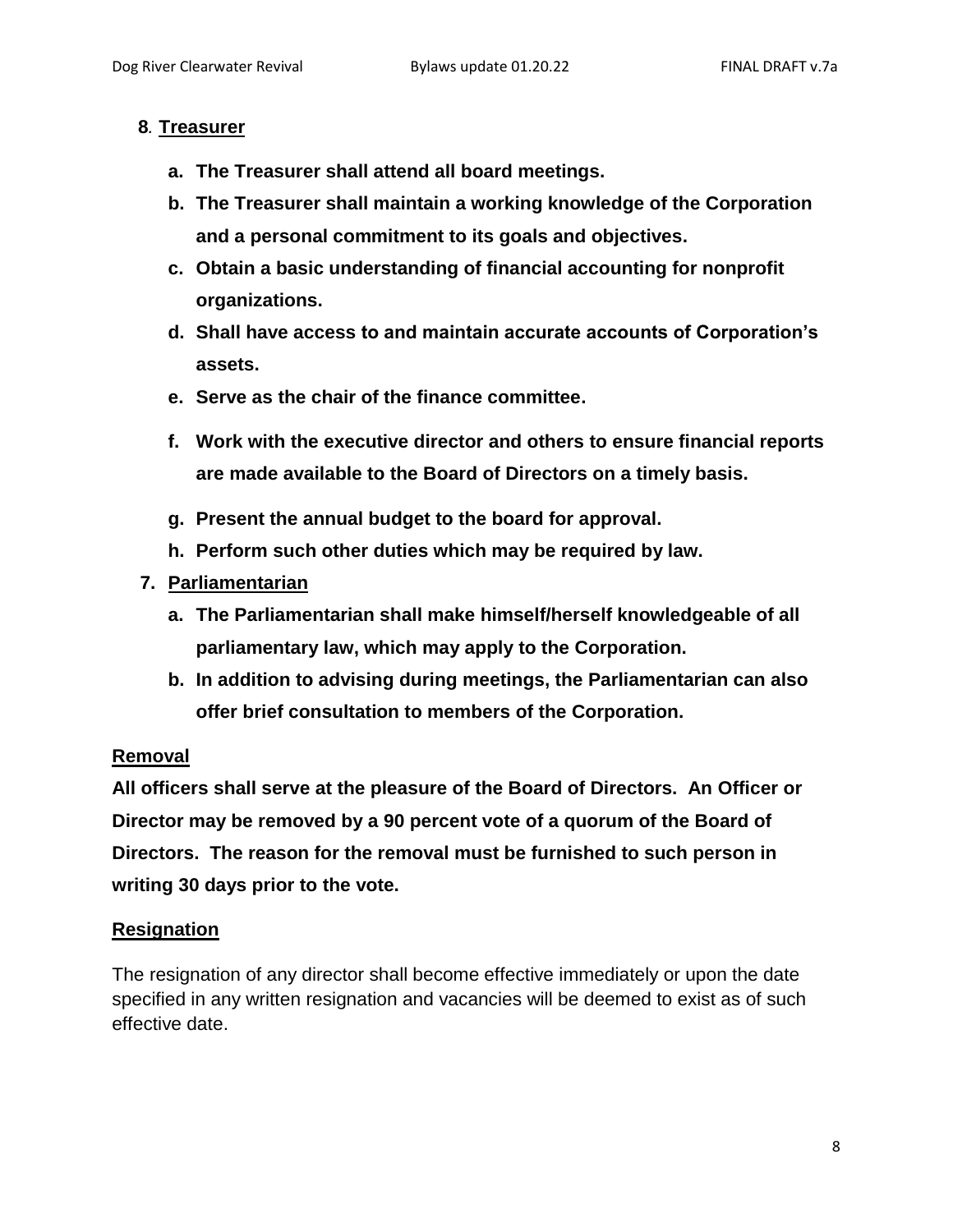# **ARTICLE VII – COMMITTEES**

#### **Standing Committees**

**The following standing committees and/or their included subcommittees shall be appointed by the President if feasible:**

> **Access Education & Outreach Fundraising Water Quality**

**1. Each committee and/or sub-committee shall elect their own Chairman and Recording Secretary and they shall be responsible for getting this information back to the Board of Directors and President.**

- **2. When necessary, the President shall appoint a Board member to preside over the committee until a chairman is elected.**
- **3. The Chairman of the committee must present a committee budget for approval by the Board.**
- **4. The Board of Directors will vote upon all requests at the time of annual budget adoption.**
	- **a. Proposed amendments to said budget will be brought before the Board of Directors for approval.**
- **5. An annual committee report shall be prepared and presented to the Board of Directors by January.**

# **ARTICLE VIII – SPECIAL VOTING PRIVILEGES**

**1. Absentee Ballot**

**When a known vote is to take place at a General Membership meeting or a Board of Directors meeting, the member may file a written absentee ballot before such meeting. This should be sent to the Recording Secretary.**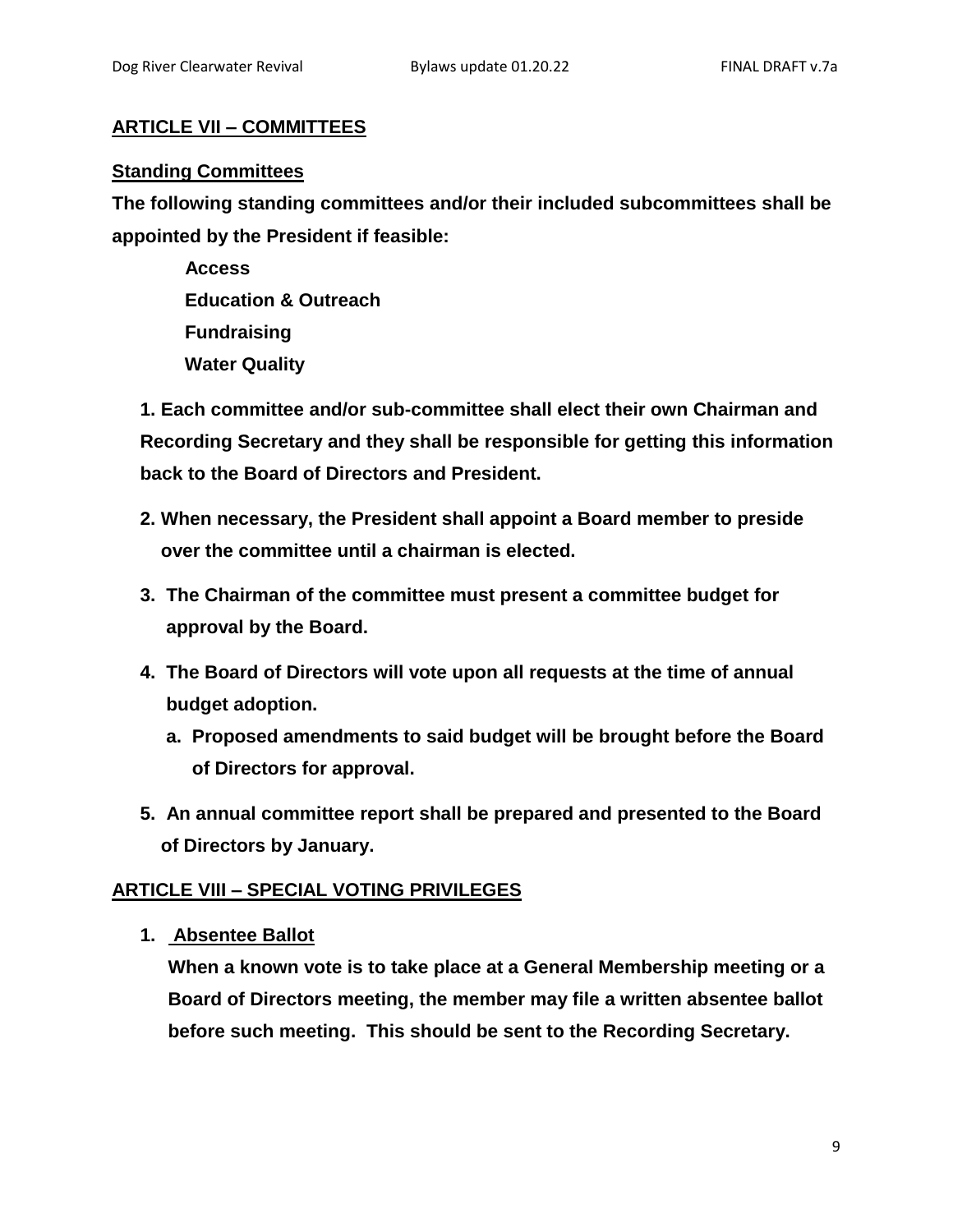### **2. Proxy Ballot**

**When members are unable to attend the General Membership meeting or Board of Directors meeting, a written proxy can be furnished to another member of Director to be voted at his/her discretion.**

# **ARTICLE IX – PARLIAMENTARY AUTHORITY**

**The rules to govern this Corporation, when they are applicable and not inconsistent with these bylaws or any other special rules the organization may adopt, shall be those contained in the current edition of the** *New Roberts Rules of Order.*

# **ARTICLE X – AMENDMENT OF BYLAWS**

- **1. The Board of Directors may recommend bylaws' amendments with a quorum present and with a two-thirds vote.**
- **2. The proposed amendment may be presented at any General Membership meeting; however, NO vote may be taken until the next General Membership meeting unless prior notice was given in writing.**
- **3. Amendment of the bylaws requires a two-thirds majority if over one-half of the membership is present.**
- **4. If less than one-half the membership is present, bylaws amendment requires a 90 percent majority.**
- **5. At least 10 members must be present to vote on a bylaws amendment.**

# **ARTICLE XI – AUDIT**

- **1. The President or a two-thirds (2/3) majority may, at any time, request an Independent audit.**
- **2. At such time an independent audit is requested, the President shall appoint an Audit Committee in January to check the previous year's financial statements through the end of December.**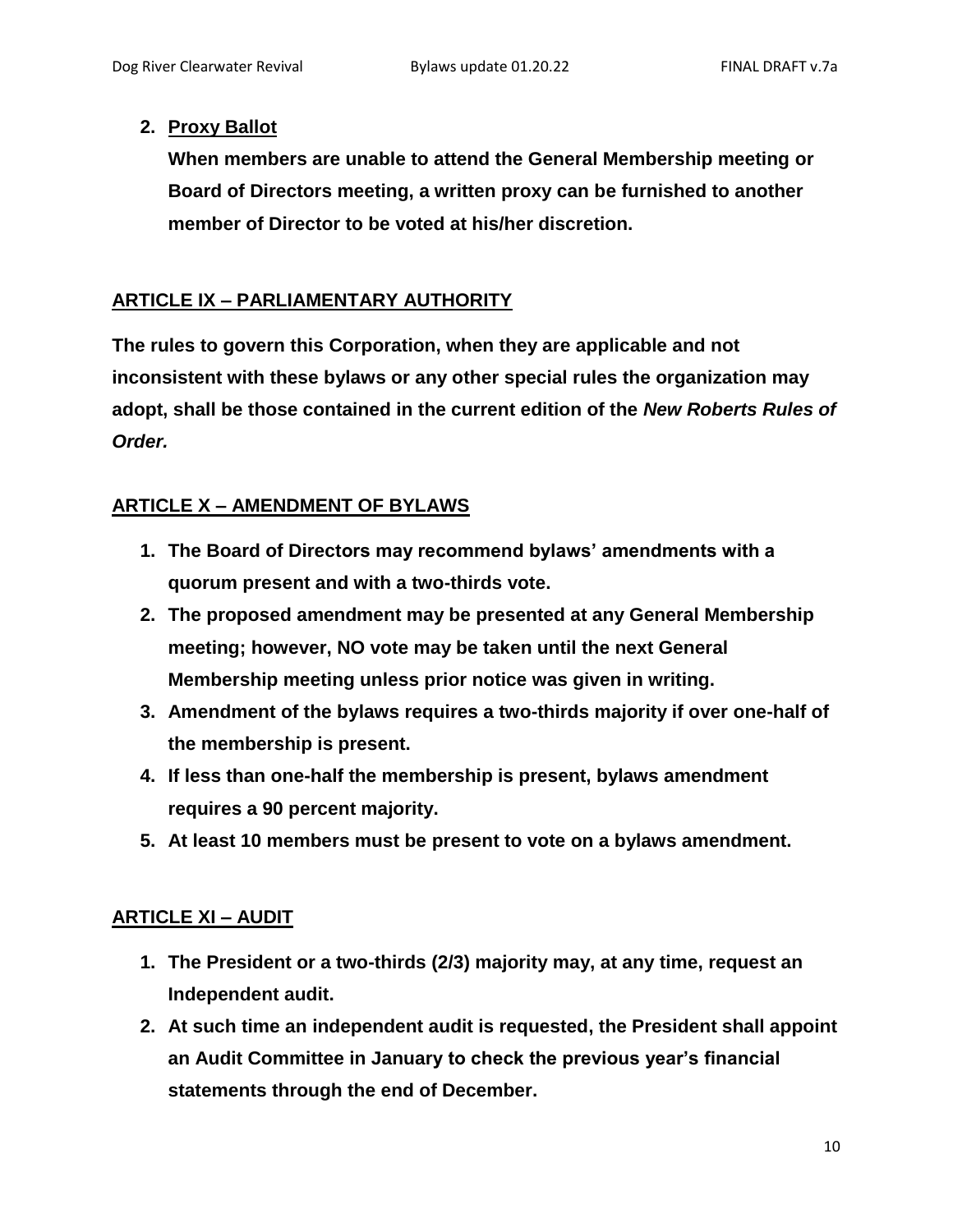**3. The Audit Committee shall make their report available at the March Board of Directors meeting.**

### **ARTICLE XII – REVIEW OF BYLAWS**

- **1. The President shall appoint a committee at the February Board of Directors meeting of each leap year to review the bylaws and their amendments.**
- **2. A report of the review and suggested changes shall be given at the April Board of Directors meeting.**

### **ARTICLE XII - MISCELLANEOUS**

**1. Except as otherwise provided by law, all checks, drafts, orders for the payment of money and other evidence of indebtedness of Corporation will be signed by the Treasurer and countersigned by the President, unless the Board of Directors shall expressly authorize other persons to sign and/or countersign checks for Corporation.** 

**2. Contracts, leases or other instruments executed in the name of and on behalf of Corporation will be signed by the Executive Director and attested by the President, unless otherwise authorized by the Board of Directors.**

**3. This Corporation will keep correct and complete books and records of accounts and will also keep minutes of the meetings of its Members and its Board of Directors. The Corporation will maintain a principal place of business, with the names and addresses of all its members and the original or a copy of its By-Laws, including amendments to date.**

**4. All books and records of the corporation may be inspected by any Member, Director or Officer, or his agent or attorney, for any proper purpose at any reasonable time, provided a written request therefore which clearly states the purpose of such inspection is first submitted to the Executive Director of the Corporation. If such purpose is challenged by the Executive Director or General Counsel, access to such documents shall be withheld until approved**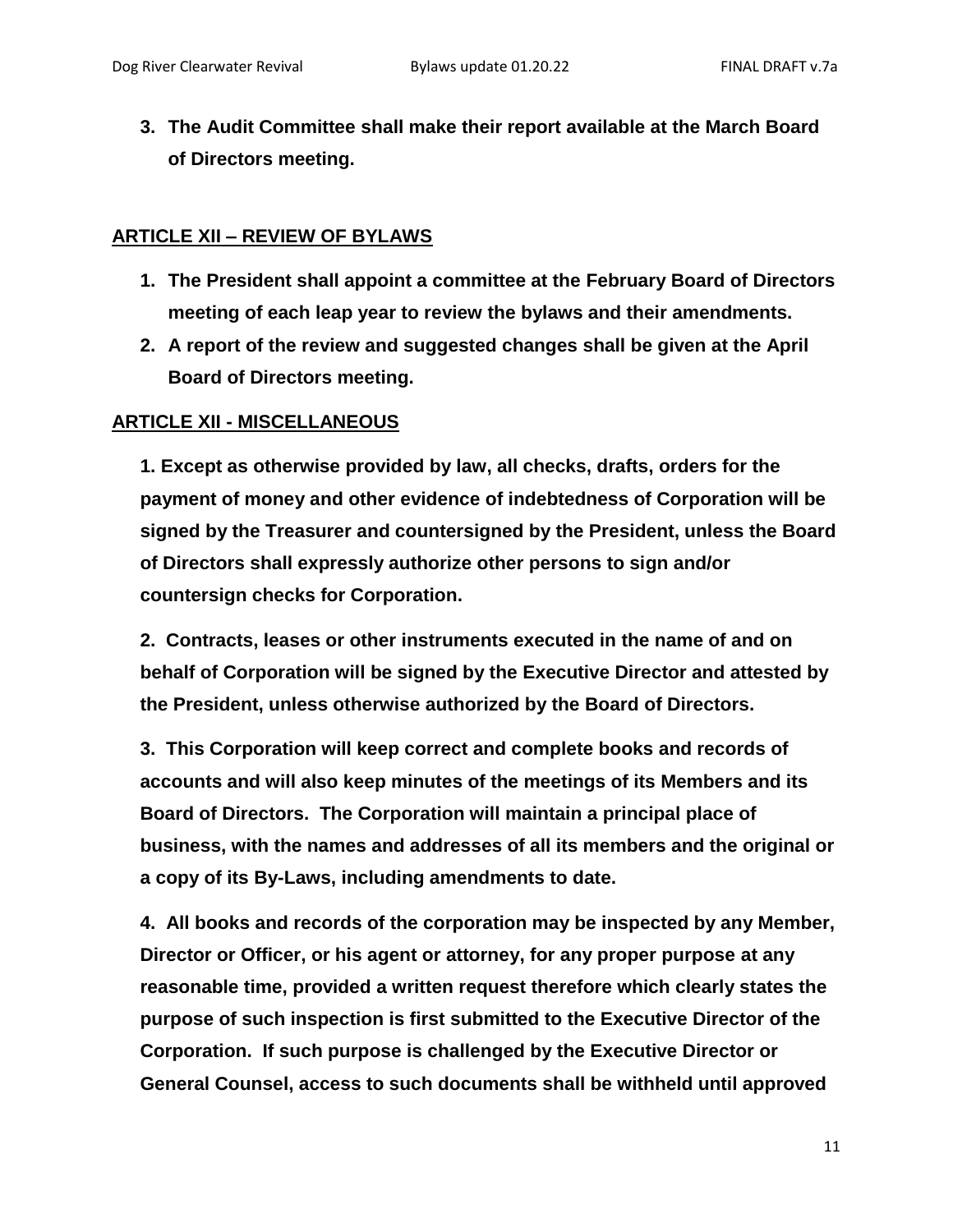**by majority vote of the Board of Directors at the next duly convened meeting which a quorum is present.**

**5. This Corporation shall not have or issue shares of stock. No dividends will be paid and no part of the income of Corporation will be distributed to its Members, Directors, or Officers; however, subject to any limitations contained in the Articles of Incorporation, Corporation may compensate, in a reasonable amount, its Members, Directors, or Officers for services rendered. This Corporation shall not make any loans to any of its Members, Directors or Officers.**

#### **ADOPTION OF BY-LAWS**

**These By-Laws were duly adopted by resolution of the Board of Directors by vote of its Directors on the \_\_\_\_\_ day of \_\_\_\_\_\_\_\_\_\_\_\_\_ 2017.**

**\_\_\_\_\_\_\_\_\_\_\_\_\_\_\_\_\_\_\_\_\_\_\_\_\_\_\_\_\_\_\_\_\_\_\_\_\_\_\_**

**\_\_\_\_\_\_\_\_\_\_\_\_\_\_\_\_\_\_\_\_\_\_\_\_\_\_\_\_\_\_\_\_\_\_\_\_\_\_\_**

**APPROVED BY:**

**President**

**I, \_\_\_\_\_\_\_\_\_\_\_\_\_\_\_\_\_\_\_\_\_\_\_\_\_\_, Secretary of Corporation, do hereby certify that the above is a true and correct copy of the By-Laws of Corporation adopted on the date set forth above.**

**Secretary**